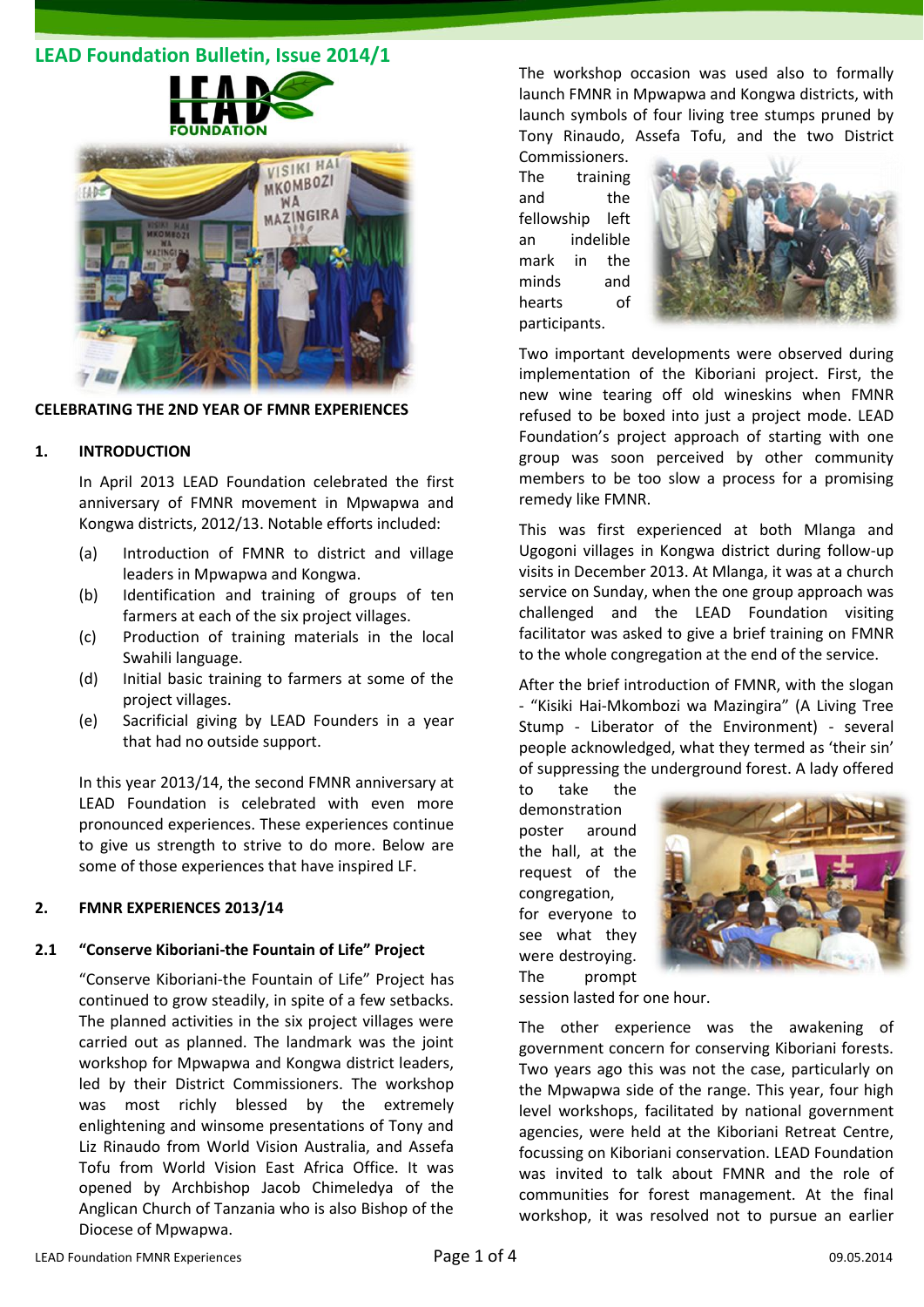plan of resettling established communities up the mountains, and instead to train them on effective means of forest conservation and management.

## **2.2 Rolling out FMNR to the whole of Mpwapwa and Kongwa districts**

The urge to roll out FMNR to the whole of Mpwapwa and Kongwa districts was expressed during the first year, following introduction of FMNR to district leaders. It was repeated at the National Launch of FMNR in Dodoma in April 2013. District council departments, NGOs and Institutions were called upon to mainstream FMNR in their programmes. LEAD Foundation was challenged to brace itself for training trainers to be available at ward levels.

This has begun to bear fruit. Heads of agriculture and natural resources departments, NGOs including INADES, St Philip's Theological College in the two districts are working with ward extension staff to spread FMNR method to communities. The Anglican Diocese of Mpwapwa which covers the two districts of Mpwapwa and Kongwa, with 120 parishes, has directed every parish priest to be familiar with FMNR and spread it in their parishes, with a monitoring instrument developed.



*Seven representatives of NGOs and Institutions mainstreaming FMNR in their programmes pose for picture with LEAD Foundation staff.*

## **2.3 Scout Movement Opens the Door to plant FMNR Seed District-wide**

Driven by the need to find best ways of nurturing youths, Mpwapwa district launched a district-wide Scout movement. 74 out of 93 villages sponsored a girl and a boy, turning out 148 youth volunteers, for a one-week residential training. FMNR was one of the principle subjects taught. Given its connections with the national scouting movement LEAD Foundation was charged with overall coordination of scout movement training for the whole district.

For FMNR, this means there are at least 148 young people who, as part of their scout promotion, should be practicing and promoting FMNR in their villages. Some village governments have allotted plots to their scout leaders to establish their woodlots through FMNR, which will also serve as demonstration sites.



- **2.4 FMNR presented at National Public Events**
- **2.4.1 National Farmers Agricultural Show in Dodoma (Nane Nane = August 8th as climax)**



*LEAD Foundation FMNR Stand at at Nane-Nane 2013*

This was an offshoot of the national workshop held in Dar es Salaam early July 2013, where Tony and Liz Rinaudo, and Assefa Tofu, were the principle presenters on FMNR. Representatives of the Ministry of Agriculture at the meeting invited LEAD Foundation to share the Ministry's Booth at the National Farmers Agricultural Show in Dodoma the following month. After some hesitation on account of costs the invitation was gratefully accepted and eventually LEAD Foundation found itself displaying FMNR material at three Booths, including that of the

Vice President's Office.

This was a unique experience and opportunity. FMNR was introduced and leaflets handed over to a wide range of visitors, including Senior Government

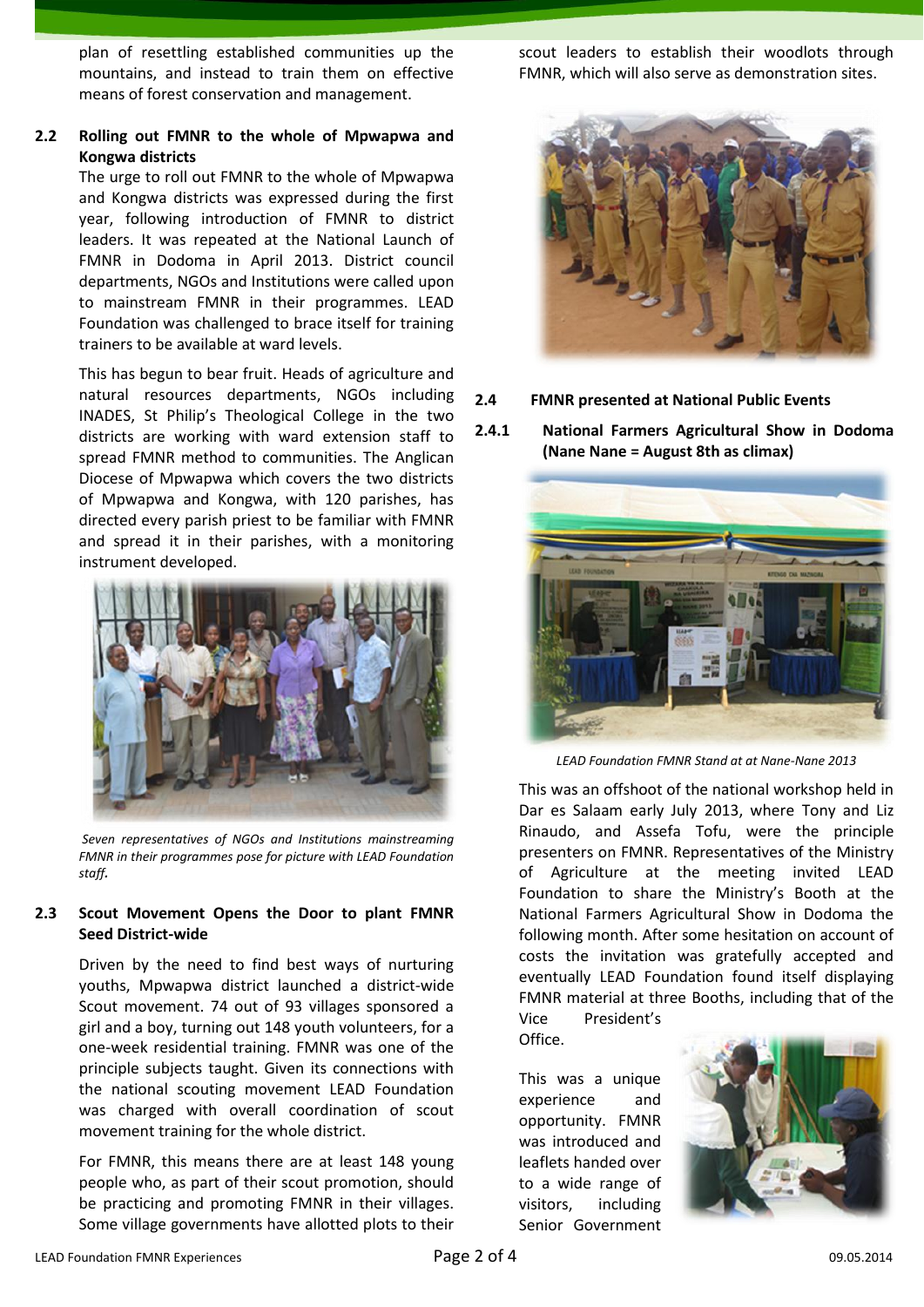Officials, primary, secondary and university students, individuals and groups of farmers.

#### **2.4.2 The Annual Uhuru Torch Race**



*Mpwapwa (left) and Kongwa (right) District Commissioners handing over and receiving the Uhuru Torch*

The Uhuru Torch Race is another very popular annual national event when the Torch is raced through all the districts in the country. It attracts lots of people, with overnight celebrations where it spends the night. The District Commissioner, convinced that FMNR would make exciting news at the event, asked LEAD Foundation to stage FMNR demonstration on the Uhuru Torch grounds. He was proven right, judging by the keen interest shown by the Visitors and various people. The Zanzibar member in the Uhuru Torch Leadership Team invited LEAD Foundation to take the FMNR good news to Zanzibar as well.



*FMNR Stand on Uhuru Torch Grounds*

#### **2.4.3 Nyerere Day National Celebrations**

Nyerere Day is celebrated every year in honor of the Founder President of Tanzania. Some of those who worked closely with President Nyerere are usually asked to give testimony about the life and work of the late President at the climax of the celebrations. This year the national celebration was held in Dodoma. Bishop Chiwanga, who served as Minister for Education under his Presidency, was invited.

He began his brief testimony by leading the masses present with a very popular hit song, which praises the beauty of the country, its mountains, valleys and rivers. Everyone rose to their feet singing and dancing. Bishop Chiwanga picked two aspects which deeply touched the audience. First, about Mwalimu Nyerere's exemplary integrity and resolve. In a private conversation, President Nyerere once disclosed to Bishop Chiwanga how he resolved within a day to quit a twenty year addiction of a chainsmoker to non-smoking, in deep appreciation of Tanzanians' confidence in him after a landslide victory at the General Elections of 1965.

Then Bishop Chiwanga turned to the hit song, with a question as to whether, today, Tanzanians, particularly those of Central Tanzania and other dry land regions, can sing with a clean conscience about the beauty of the mountains, valleys and rivers? The audience was quick to respond with a resounding 'No!' The audience was then reminded of President Nyerere's passionate commitment to environmental conservation, and that the best way to honour him was to be equally passionately committed to restoring the worst degraded environments, using the best method possible. Holding high a carefully dug out tree stump Bishop Chiwanga said, "The good news is, 'Kisiki Hai' (for FMNR) offers the best way of restoring the worst degraded environments." After a short description of FMNR method, the testimony was concluded with another popular slogan, "It can be done, play your part!" (President Nyerere).

The attention of the audience was awesome. The Dodoma Regional Commissioner, Dr. Rehema Nchimbi, quickly moved to the Podium and asked Bishop Chiwanga to hand over to her, publicly, the tree stump to signify her commitment to promoting FMNR in her Region.



*Dodoma Regional Commissioner receiving tree stump*

#### **2.4.4 Spread of FMNR in Central Tanzania**

LEAD Foundation originally planned to move to the rest of Central Tanzania after gaining experience from the Kiboriani project in Mpwapwa and Kongwa districts. The FMNR tide is now taking its own course